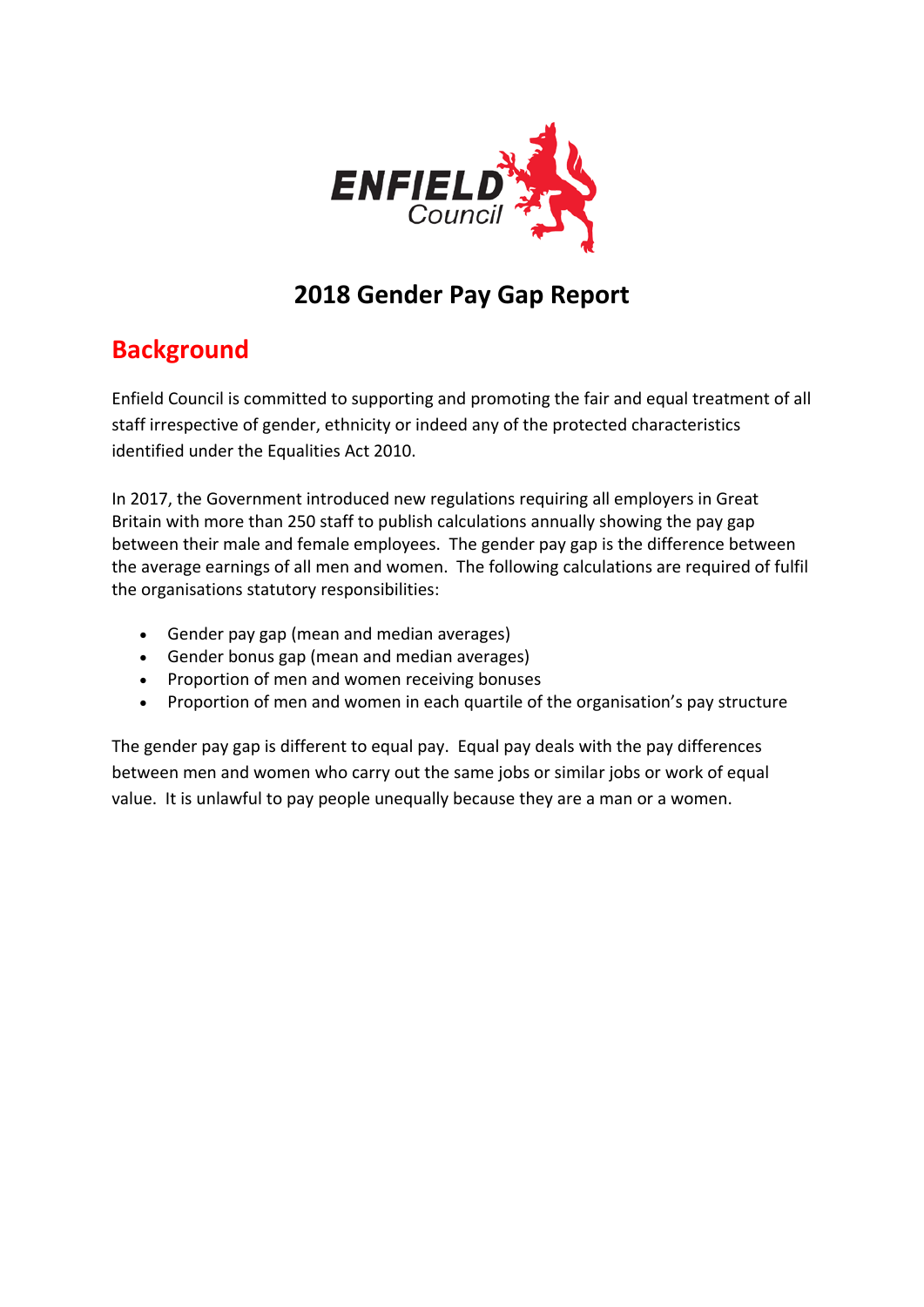# **Analysis**

| Statutory part of template (data that must be provided under the<br><b>Equalities Act)</b>                                             |                                                                                                                                                                                              |     |              |  | Possible extra data for local collection by London<br>Councils for local benchmarking*    |                                |                              |                        |
|----------------------------------------------------------------------------------------------------------------------------------------|----------------------------------------------------------------------------------------------------------------------------------------------------------------------------------------------|-----|--------------|--|-------------------------------------------------------------------------------------------|--------------------------------|------------------------------|------------------------|
| Pay rates                                                                                                                              | Gender pay gap - the difference<br>between women's pay and<br>men's pay as a percentage of<br>men's pay (minus % means<br>women have higher pay,<br>positive % means men have<br>higher pay) |     |              |  | Gender pay<br>gap-<br>women's<br>pay as a<br>percentage<br>of men's<br>pay                | <b>Hourly rate</b><br>of women | <b>Hourly rate</b><br>of men | <b>Difference</b><br>£ |
| Mean hourly rate<br>(Male hrly rate - Female hrly<br>rate) / Male hrly rate x 100                                                      | 4.5%                                                                                                                                                                                         |     |              |  | 95.5%                                                                                     | £16.41                         | £17.18                       | $-£0.77$               |
| Median hourly rate<br>(as above calc but for median<br>hourly rates)                                                                   | $-2.9%$                                                                                                                                                                                      |     |              |  | 102.9%                                                                                    | £15.71                         | £15.26                       | £0.45                  |
| <b>Pay Quartile Information</b>                                                                                                        |                                                                                                                                                                                              |     |              |  | <b>Workforce composition</b>                                                              |                                |                              |                        |
| Pay quartiles                                                                                                                          | Women                                                                                                                                                                                        | Men | <b>Total</b> |  | Women<br>headcount                                                                        | <b>Men</b><br>headcount        | <b>Total</b><br>headcount    |                        |
| Proportion of women and men<br>in the upper quartile (paid<br>above the 75th percentile point)                                         | 63%                                                                                                                                                                                          | 37% | 100%         |  | 441                                                                                       | 264                            | 705                          |                        |
| Proportion of women and men<br>in the upper middle quartile<br>(paid above the median and at<br>or below the 75th percentile<br>point) | 68%                                                                                                                                                                                          | 32% | 100%         |  | 481                                                                                       | 224                            | 705                          |                        |
| Proportion of women and men<br>in the lower middle quartile<br>(paid above the 25th percentile<br>point and at or below the<br>median) | 64%                                                                                                                                                                                          | 36% | 100%         |  | 451                                                                                       | 255                            | 706                          |                        |
| Proportion of women and men<br>in the lower quartile (paid<br>below the 25th percentile point)                                         | 62%                                                                                                                                                                                          | 38% | 100%         |  | 438                                                                                       | 268                            | 706                          |                        |
| <b>Bonus pay</b>                                                                                                                       | Bonus Gender Pay Gap - the<br>difference between women's<br>bonus and men's bonus as a %<br>of men's bonus                                                                                   |     |              |  | <b>Bonus</b><br><b>Gender Pay</b><br>Gap-<br>women's<br>bonus as a<br>% of men's<br>bonus | <b>Bonus pay</b><br>of women   | <b>Bonus pay</b><br>of men   | <b>Difference</b><br>£ |
| Mean bonus                                                                                                                             | 0.0%                                                                                                                                                                                         |     |              |  | 100.0%                                                                                    | £0                             | £0                           | £0                     |
| Median bonus                                                                                                                           | 0.0%                                                                                                                                                                                         |     |              |  | 100.0%                                                                                    | £0                             | £0                           | £0                     |
| <b>Bonuses paid</b>                                                                                                                    |                                                                                                                                                                                              |     |              |  |                                                                                           |                                |                              |                        |
| Women paid bonus as % of all<br>women                                                                                                  | 0%                                                                                                                                                                                           |     |              |  |                                                                                           |                                |                              |                        |
| Men paid bonus as % of all men                                                                                                         |                                                                                                                                                                                              | 0%  |              |  |                                                                                           |                                |                              |                        |

# **How we are addressing equality within the workplace**

We aim to recruit from the widest possible talent pool.

*"Enfield has a vibrant and diverse community and here at Enfield Council we want a workforce that reflects the local people we serve. More importantly we want a diverse workforce because we recognise this brings new experiences and fresh ideas that will benefit how we work and how we serve our community"*

**Ian Davis, Chief Executive**